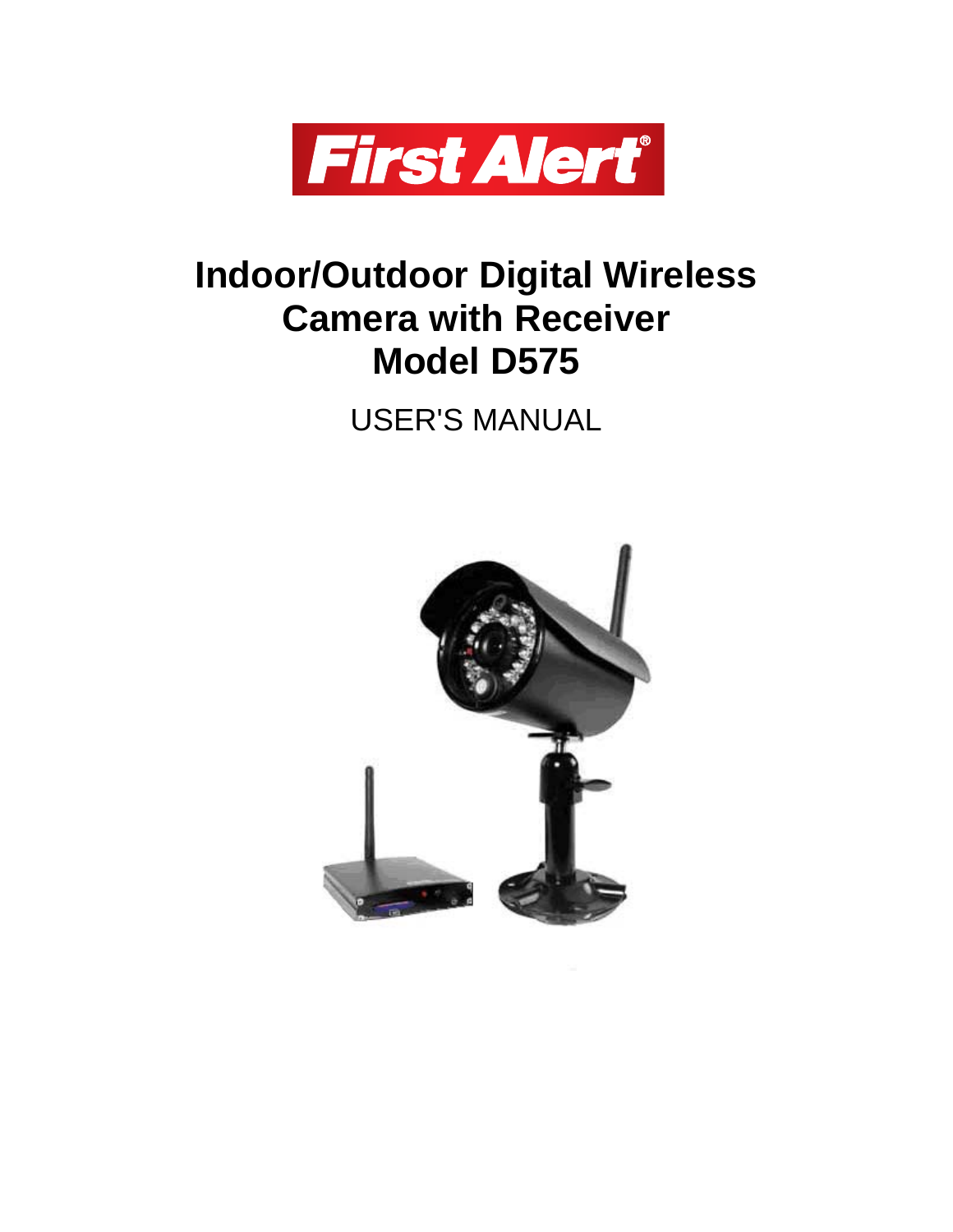©2010 Lehigh Consumer Products, LLC

All rights reserved. Distributed by Lehigh Consumer Products, LLC, Macungie, PA 18062. Due to continuing product development, the product inside the packaging may look slightly different than the one on the package.

Lehigh Consumer Products, LLC is a subsidiary of Jarden Corporation (NYSE: JAH). To obtain warranty service, contact the Consumer Affairs Division at 1-800-323-9005, Monday through Friday, 7:30am-5:00pm, Central Standard Time.

Made in China

M08-0241-000

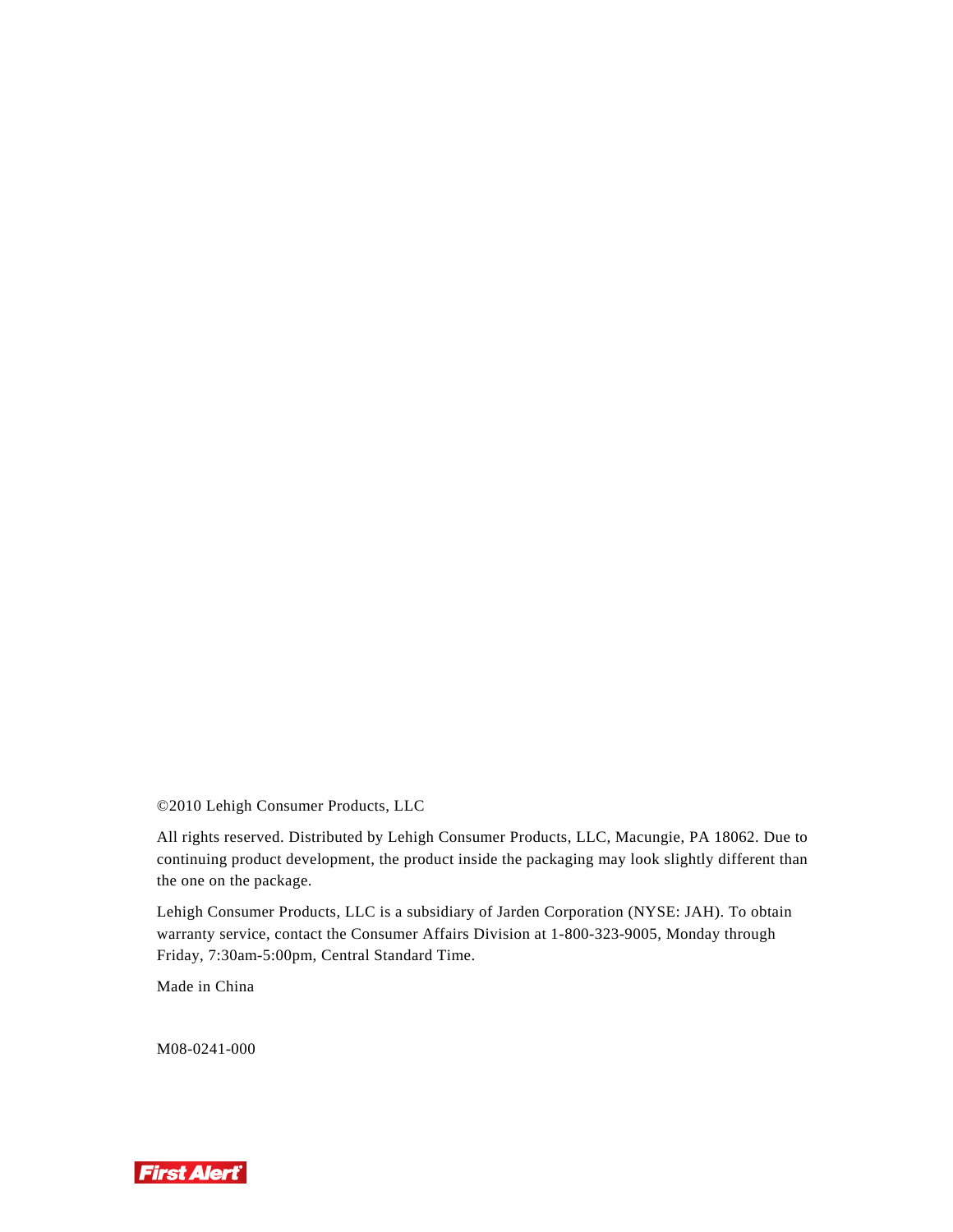

# **Table of Contents**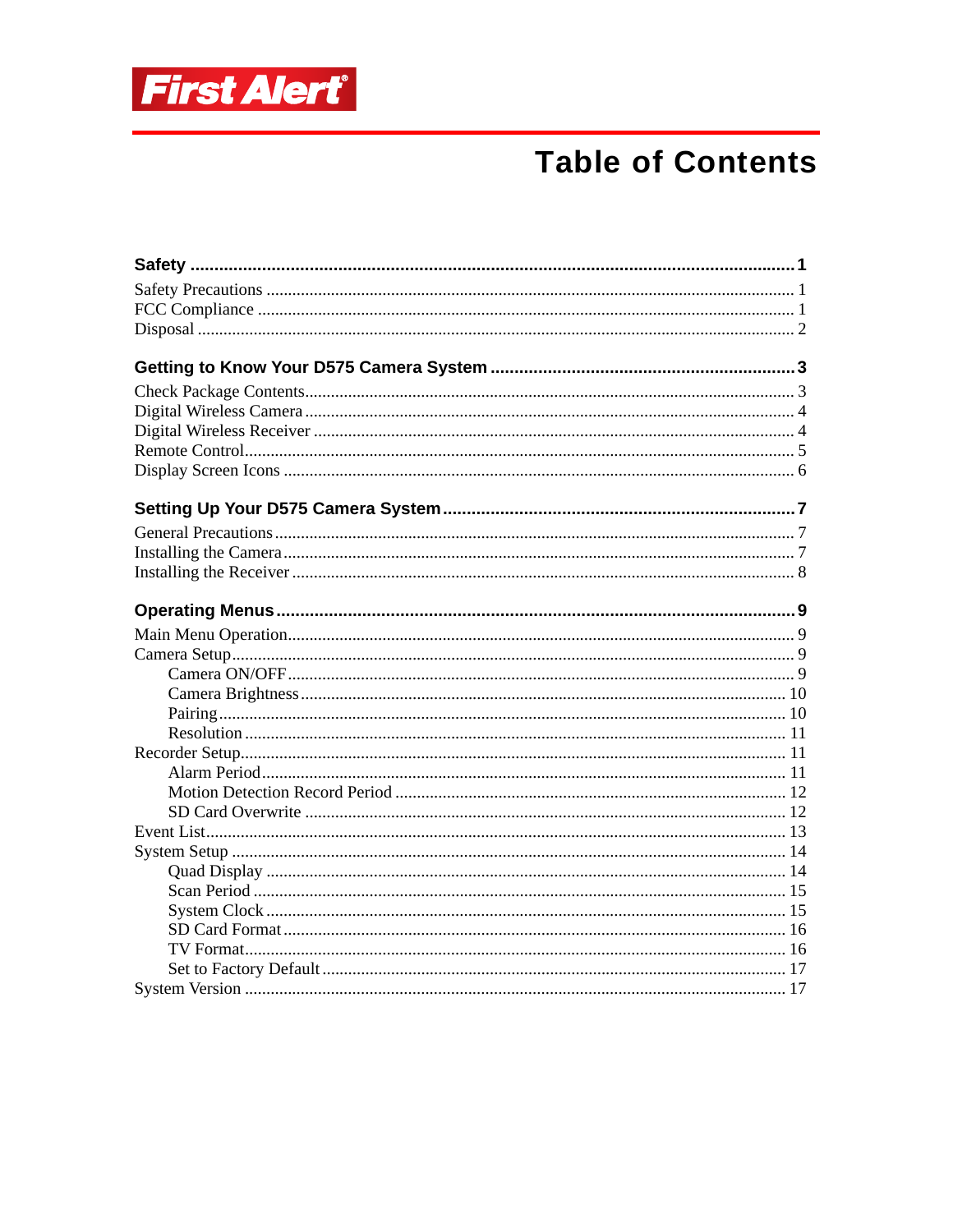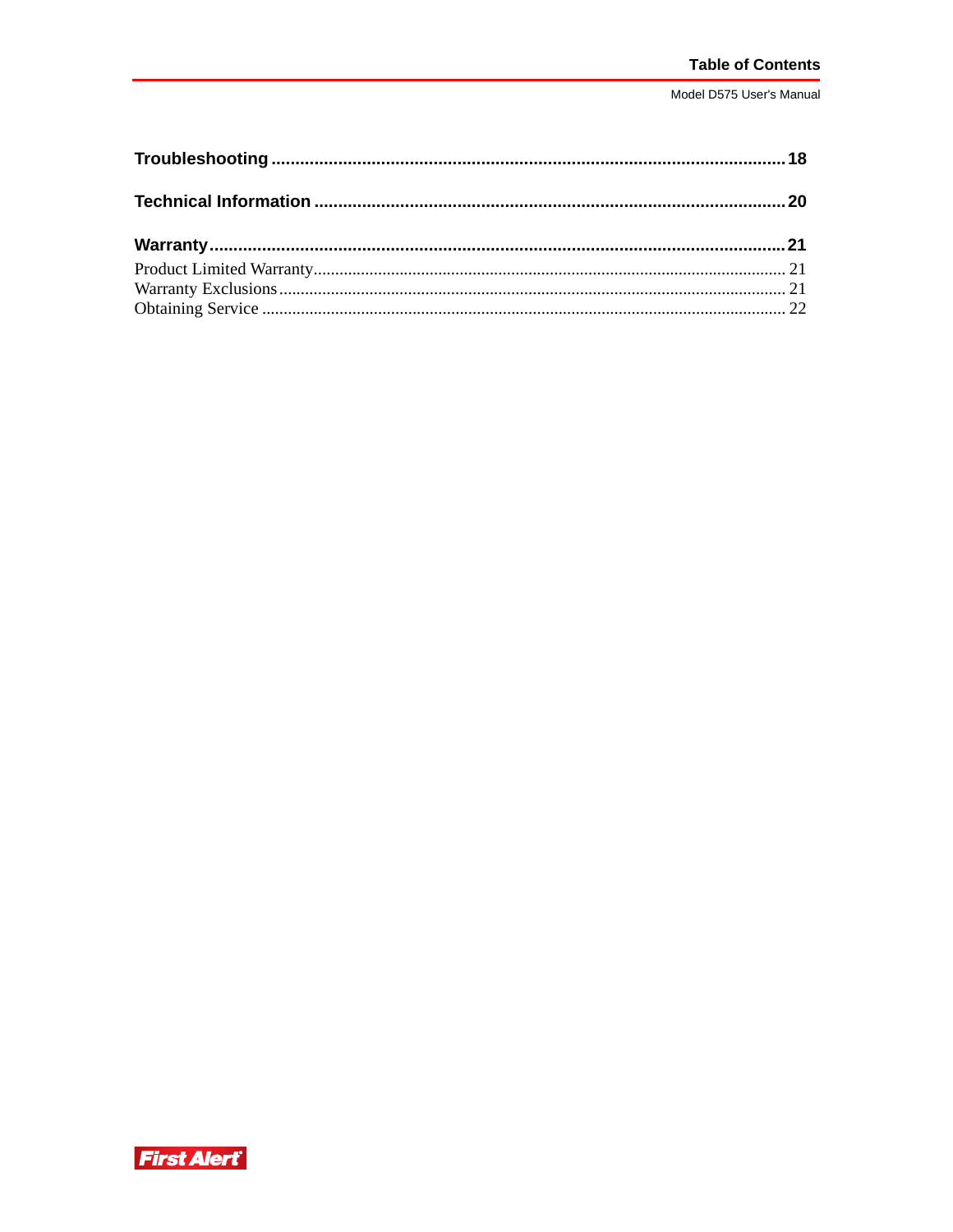

# **Safety**

## **SAFETY PRECAUTIONS**

- Do not drop, puncture, or disassemble the camera.
- Never tug on the power adapter. Use the plug to remove it from the wall.
- Use the device with care. Avoid pressing hard on the camera or receiver body.
- Do not expose the camera to high temperatures.
- For your own safety, avoid using the camera when there is a storm or lightning.
- Use the device with care. Avoid pressing hard on the camera body.
- Do not crush or damage the power cable.

## **FCC COMPLIANCE**

This device complies with Part 15 of the FCC Rules. Operation is subjected to the following two conditions: (1) this device may cause harmful interference, and (2) this device must accept any interference received, including interference that may cause undesired operation.

This equipment has been tested and found to comply with limits for a Class B digital device, pursuant to Part 15 of the FCC Rules. These limits are designed to provide reasonable protection against harmful interference in residential installations. This equipment generates, uses, and can radiate radio frequency energy and, if not installed and used in accordance with the instructions, may cause harmful interference to radio communications.

However, there is no guarantee that interference will not occur with a particular installation. If this equipment does cause interference to radio or television equipment reception, which can be determined by turning the equipment off and on, the user is encouraged to try to correct the interference by the following measures:

- Reorient or relocate the receiving antenna.
- Increase the separation between the equipment and the receiver.
- Connect the equipment into an outlet on a circuit different from that to which the received is connected.
- Consult the dealer or an experience radio/TV technician for help.

*Notice: Changes or modifications to the product could void the user's authority to operate the product.*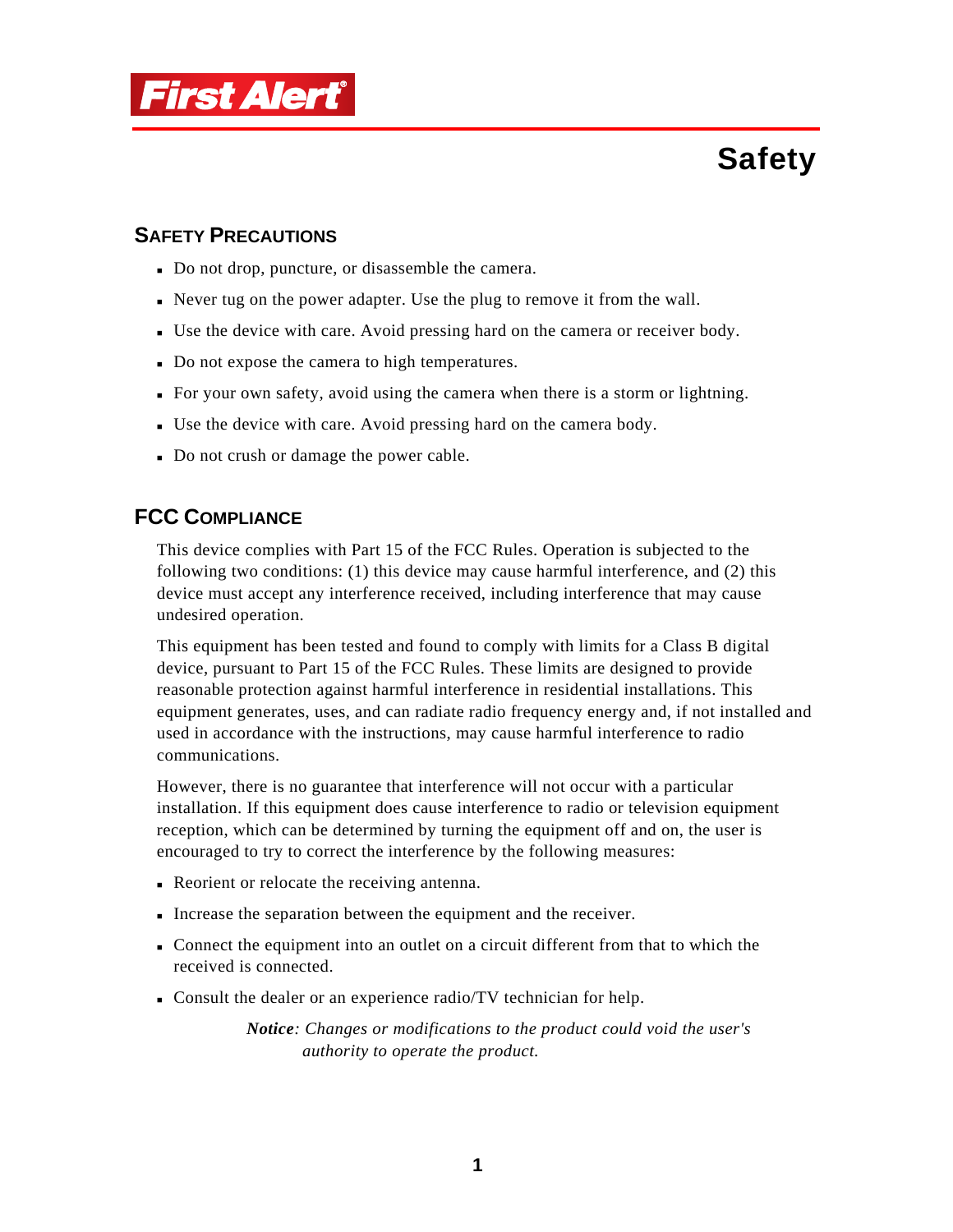## **DISPOSAL**



 These symbols indicate that it is prohibited to dispose of these batteries in the household waste. You can take spent batteries that can no longer be charged to the designated collection points in your community.

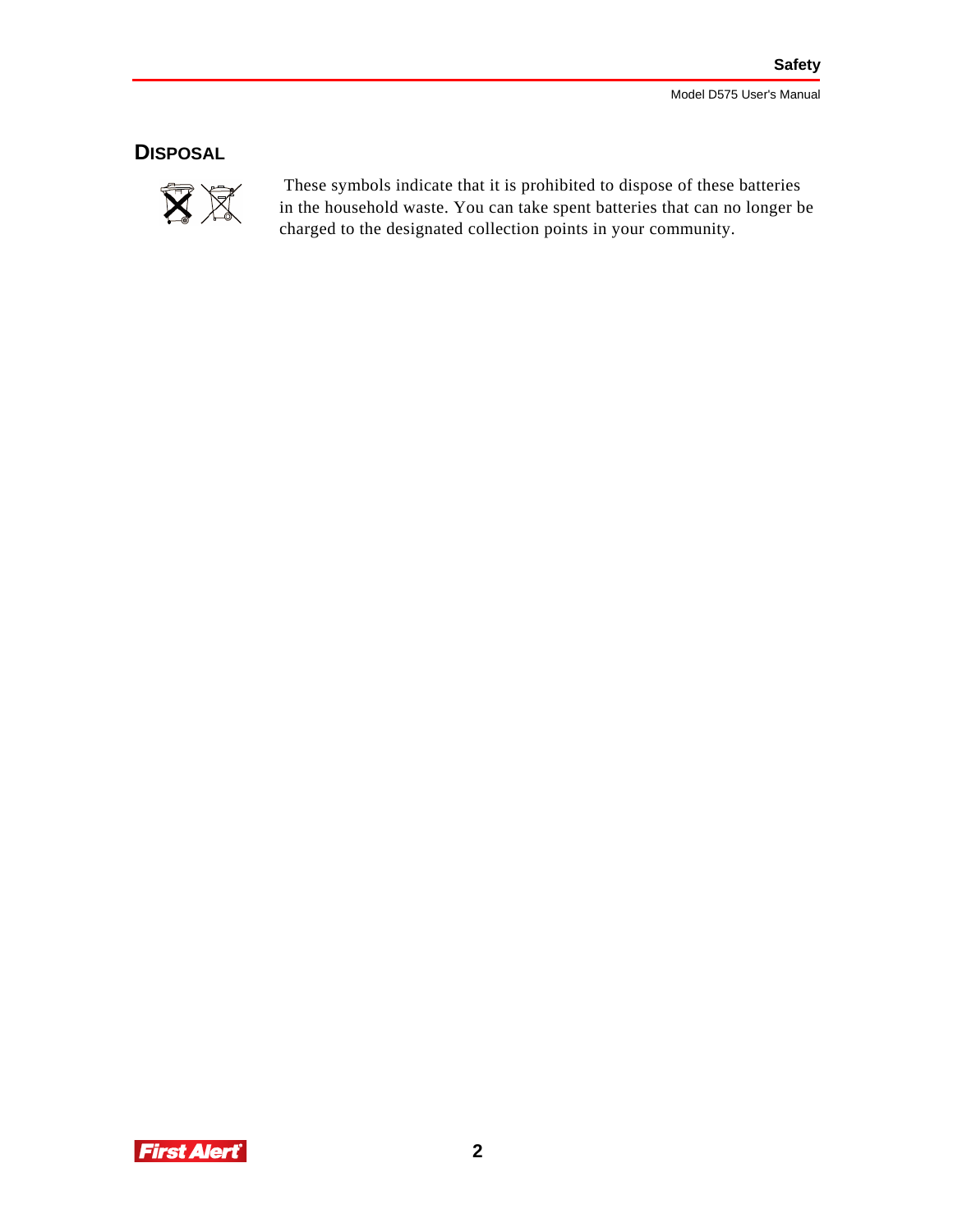

# **Getting to Know Your D575 Camera System**

*Congratulations on purchasing your First Alert Security Camera product. First Alert has been helping families and businesses stay safe for over 50 years. By having a First Alert Security Camera, you're taking the first step in protecting your home or business from damage or theft. We're watching, even when you're not.* 

## **CHECK PACKAGE CONTENTS**

After unpacking the carton, check the contents for damage. Contact your supplier or dealer immediately if any part is missing or damaged.

- Digital Wireless Receiver with Antenna (1)
- Digital Wireless Camera with Antenna (1)
- Power Supply  $(2)$
- $\blacksquare$  Camera Stand (1)
- $\blacksquare$  Mounting Kit (1)
- $\blacksquare$  AV Cable (1)
- $\bullet$  2GB SD Card (1)
- Remote Control  $(1)$
- $\blacksquare$  Manual (1)

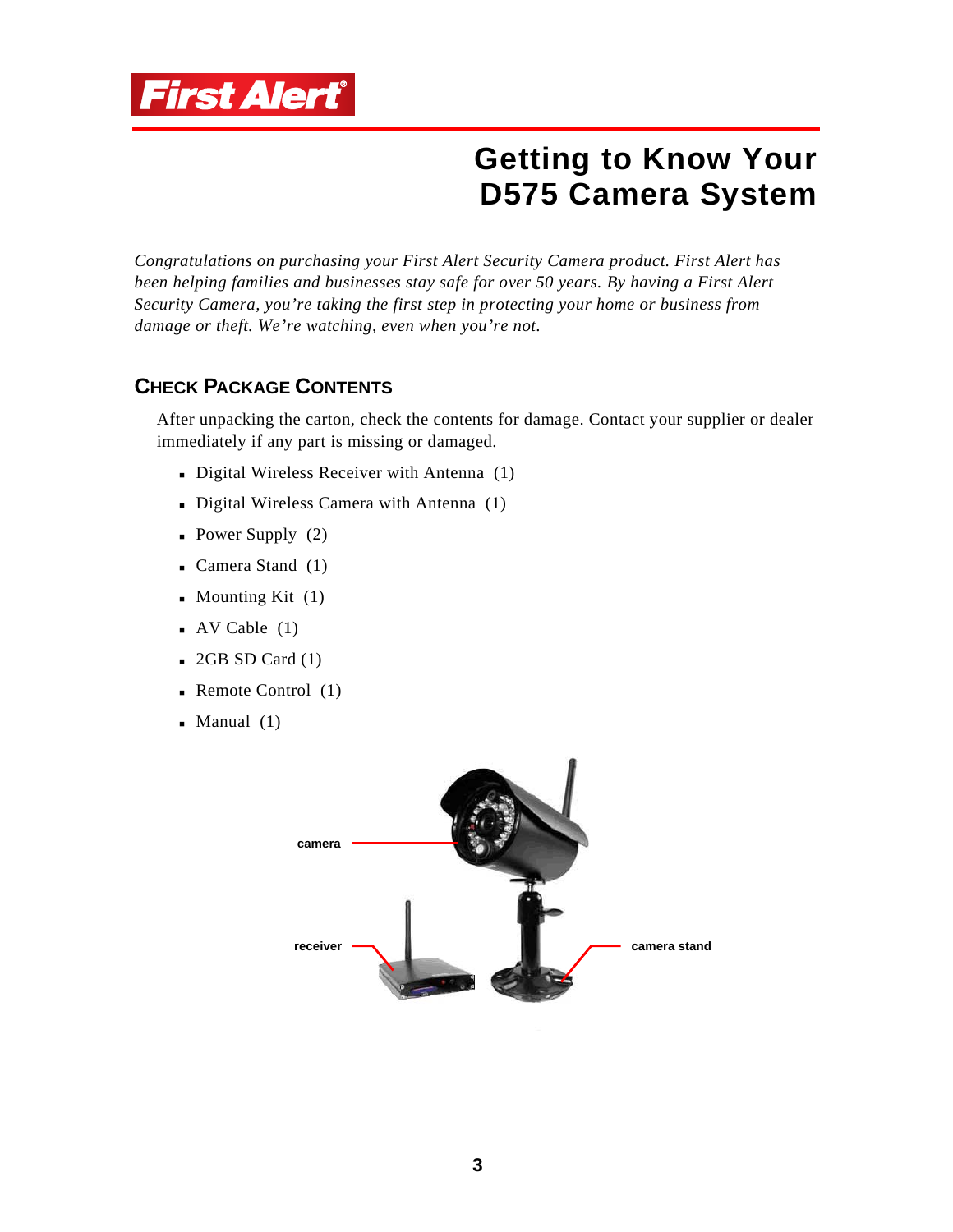## **DIGITAL WIRELESS CAMERA**



| 1 Antenna     | 5 Link LED     | 9 Pairing Key   |
|---------------|----------------|-----------------|
| 2 EDS         | 6 PIR          | 10 Power Jack   |
| 3 Power LED   | 7 IR LED       | 11 Microphone   |
| 4 Camera Lens | 8 Camera Stand | 12 Power Supply |

## **DIGITAL WIRELESS RECEIVER**



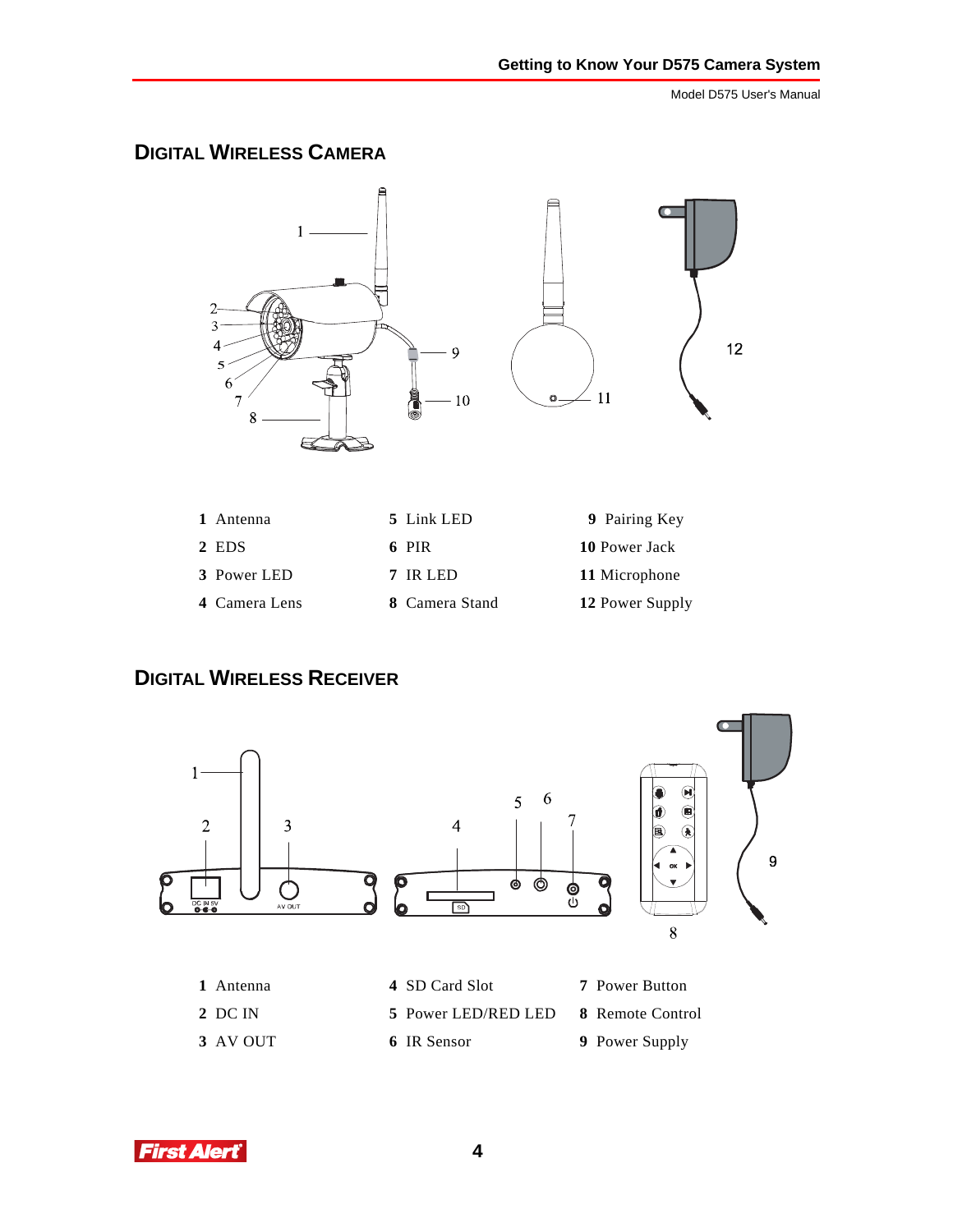## **REMOTE CONTROL**



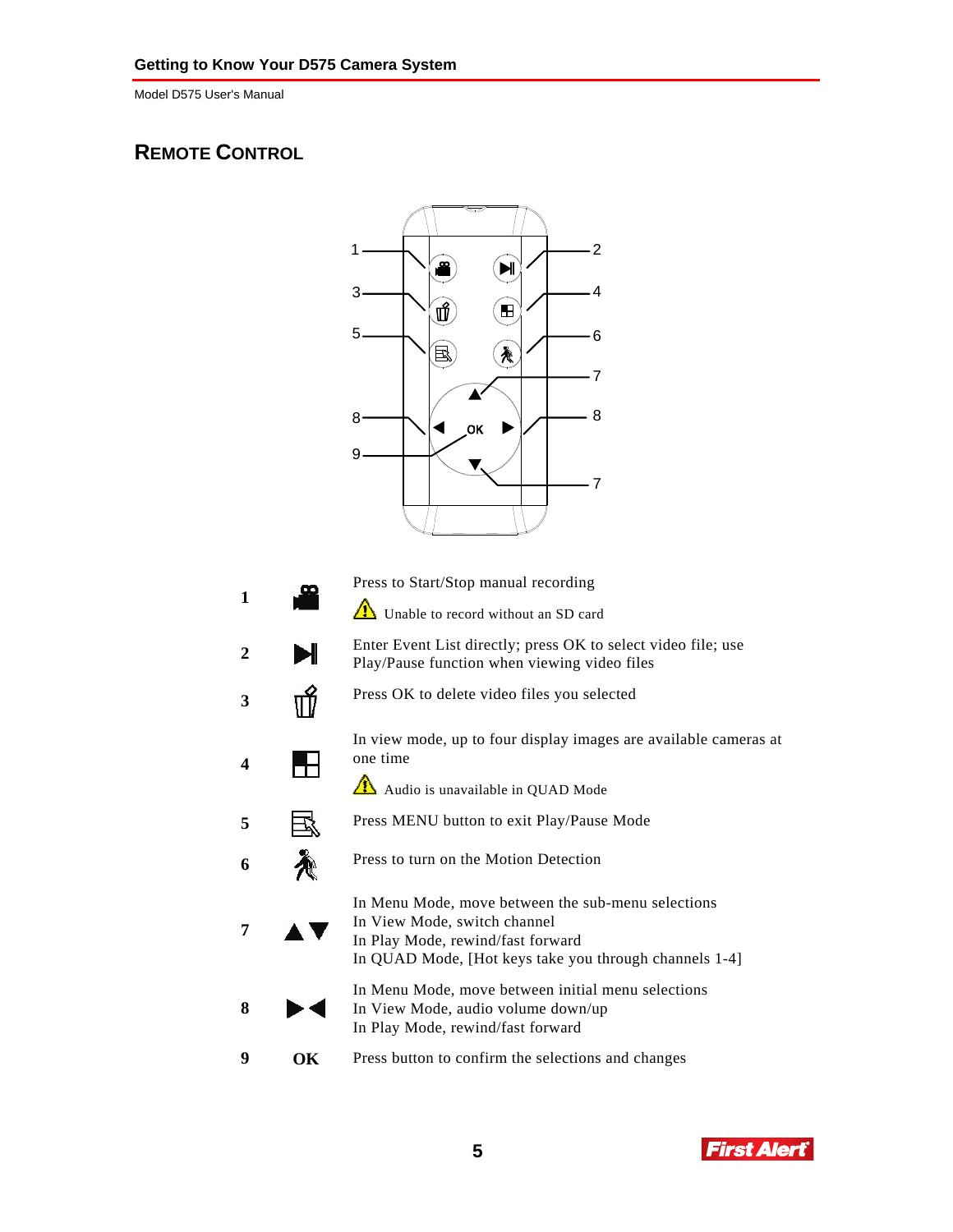## **DISPLAY SCREEN ICONS**



*Note: Screen icon hides after 10-second idle time*.

| Yıll                       | Signal Indicator                              |
|----------------------------|-----------------------------------------------|
| 凸                          | Channel Indicator                             |
| $\boxed{\bullet}$          | Motion Detection and Recording Indicator (ON) |
| $ \bullet \bullet $        | Motion Detection Alarm Indicator (ON)         |
| $\bullet$ REC              | Recording Indicator (blinking)                |
| $\boldsymbol{\mathsf{O}}$  | No SD Card                                    |
| <b>FULL</b>                | SD Card Full                                  |
| <b>ERR</b>                 | SD Card Error                                 |
| $\mathbf{\hat{o}}$         | SD Card Locked                                |
| $\boldsymbol{\mathcal{P}}$ | SD Card Overwrite (ON)                        |
| $\sqrt{3D}$                | SD Card Indicator                             |
| 32.2GB                     | SD Card Storage Room Indicator                |
|                            | Camera Brightness                             |
| 则则                         | <b>System Volume</b>                          |
| HH:MM:SS                   | <b>System Time</b>                            |
| HH:MM:SS                   | <b>Record Time</b>                            |
| YR:MO:DAY                  | Year/Month/Day                                |

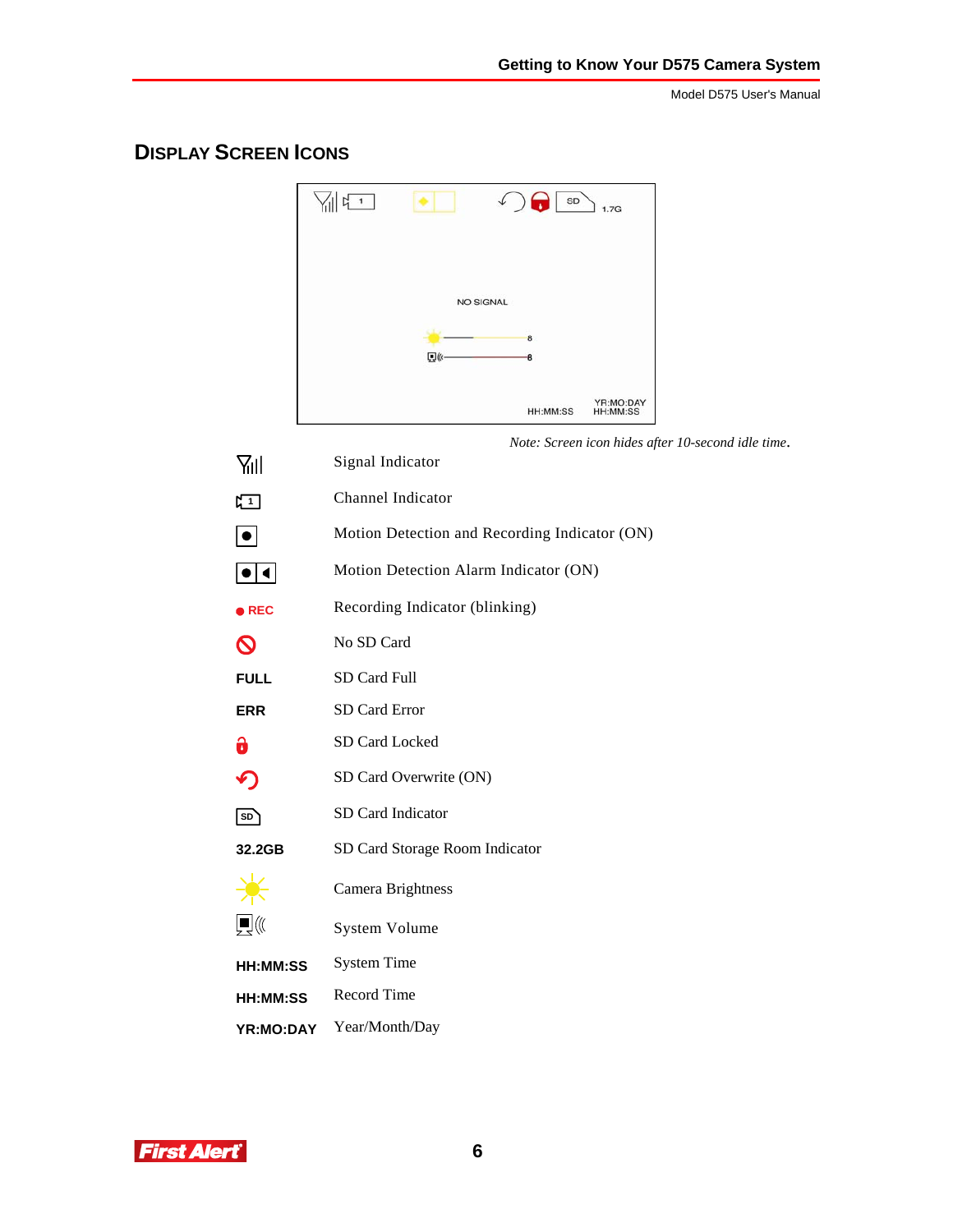

# **Setting Up Your D575 Camera System**

## **GENERAL PRECAUTIONS**

- Use only the power supply provided with the system.
- Unplug the power supply when the system is not in use for extended periods.
- Do not place any of the equipment near a radiator, vent, or other place where it might be exposed to heat, moisture, dust, vibrations, or strong magnetic fields.
- Do not attempt to repair the camera. Contact a qualified technician or the dealer for service. Any change or modification may damage the equipment and invalidate the warranty.
- When installing the camera, follow manufacturer's advice when using power tools, steps, ladders, etc. and wear suitable protective equipment (e.g., safety goggles) when drilling holes. Before drilling holes through a ceiling, check for hidden electricity cables and water pipes

### **INSTALLING THE CAMERA**

**1** Select the position for the camera and secure the camera stand.

*Screws and anchors are supplied. Use an appropriate screw type for the mounting surface.* 



**2** Screw the camera onto the bracket.

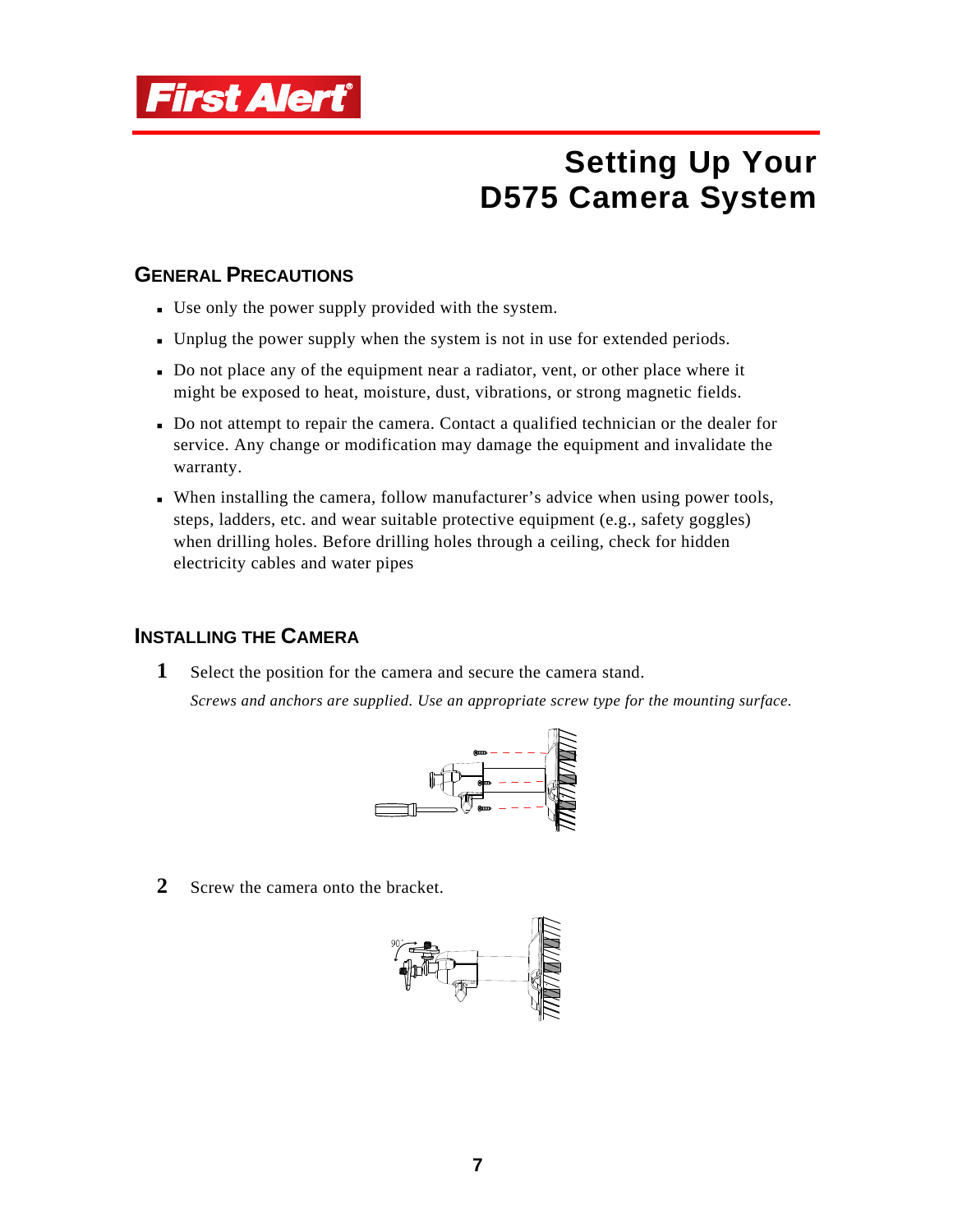**3** Adjust camera to the proper view angle. Make sure the lens is upright relative to your subject. Tighten the thumb bolt.



**4** Screw the antenna into place on the rear of the camera. Adjust the antenna to an upright position.

## **INSTALLING THE RECEIVER**

- **1** Connect the power cable to the DC IN of the receiver.
- **2** Plug the power adapter into the electrical outlet.
- **3** Connect the AV cable phone jack to AV OUT of the receiver.
- **4** Connect the two RCA jacks to the TV AV IN. *Yellow = Video, White = Audio*
- **5** Press POWER button to turn ON the receiver.



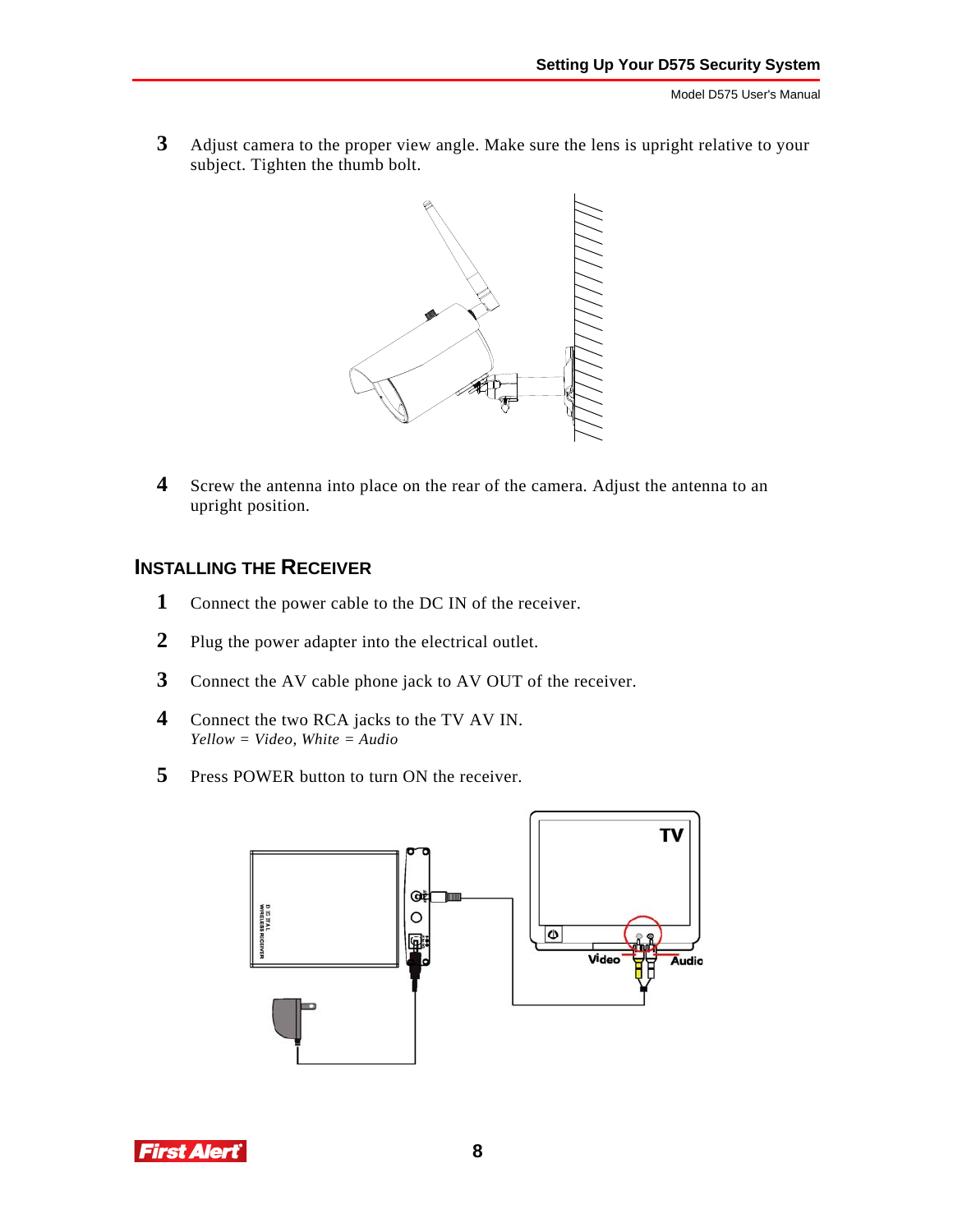

# **Operating Menus**

*This chapter provides information about the menu screens. The screens are used to control the various functions of the DVR system. The user selects options from a series of menus and executes the actions by using the keypad on the remote control.* 

## **MAIN MENU OPERATION**

The Main Menu display when the system is powered up. Use this menu to access:

- Camera Setup
- Recorder Setup
- **Event List**
- **System Setup**

## **CAMERA SETUP**

Access the Camera Setup menu from the Main Menu. Use this menu to turn the camera on/off and adjust image brightness, pairing, resolution, and quality.



Camera on/off Camera Brightness Pairing Resolution

#### **CAMERA ON/OFF**



- 1. Use  $\triangleleft \triangleright$  to select a camera.
- 2. Press  $\overline{00}$  to turn camera ON/OFF.

Make sure available cameras are set ON for SCAN or QUAD mode.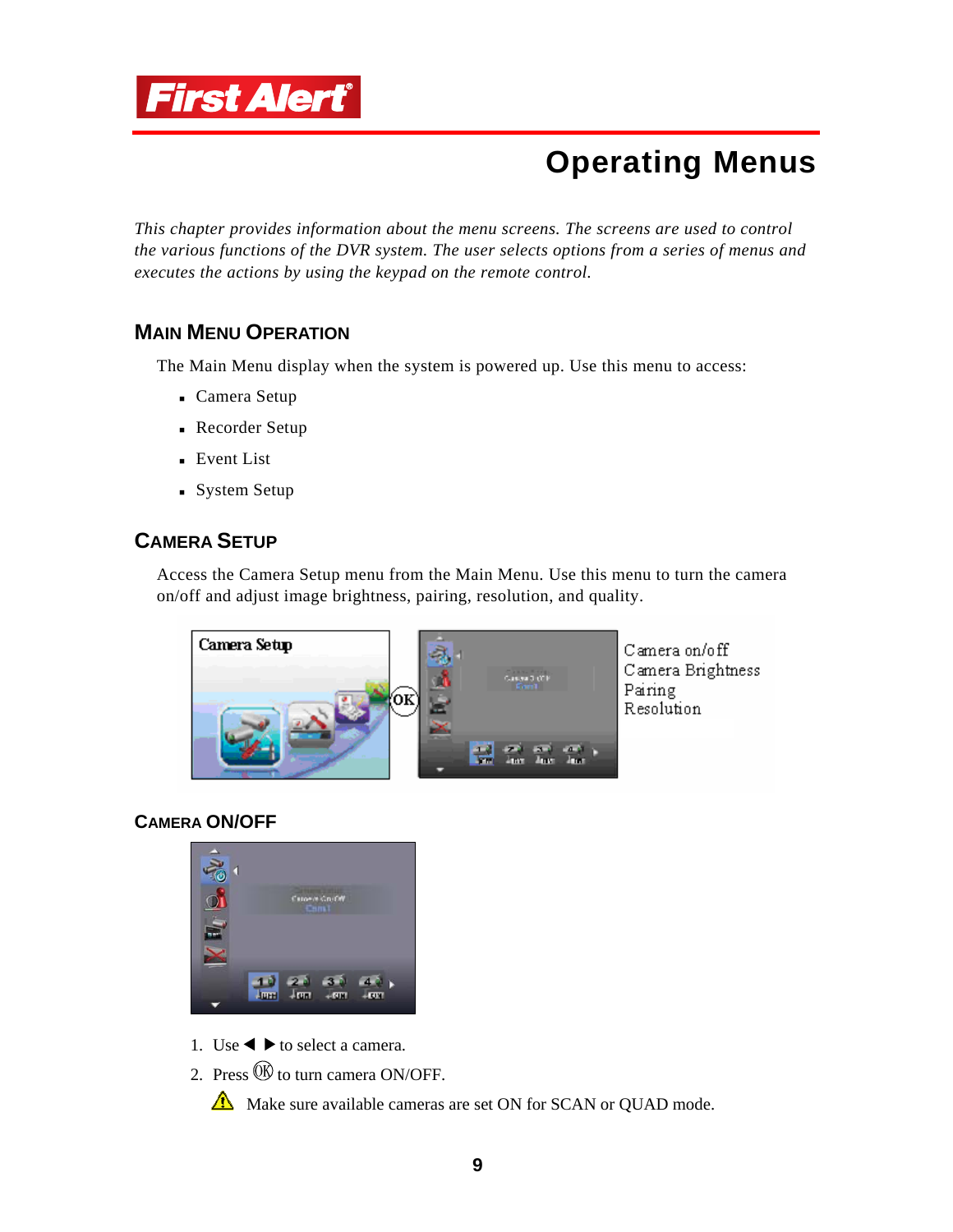### **CAMERA BRIGHTNESS**



- 1. Use  $\blacktriangleleft \blacktriangleright$  to select a camera.
- 2. Press  $\overline{\textcircled{B}}$  to display Camera Brightness bar.
- 3. Use  $\blacktriangleleft \blacktriangleright$  to adjust Brightness.

#### **PAIRING**



- 1. Use  $\triangleleft \triangleright$  to select a camera.
- 2. Press  $\circledR$  to start system countdown from 60 seconds.
- 3. Within 60-second countdown, press LINK on the camera cable. Image will display when pairing is complete.

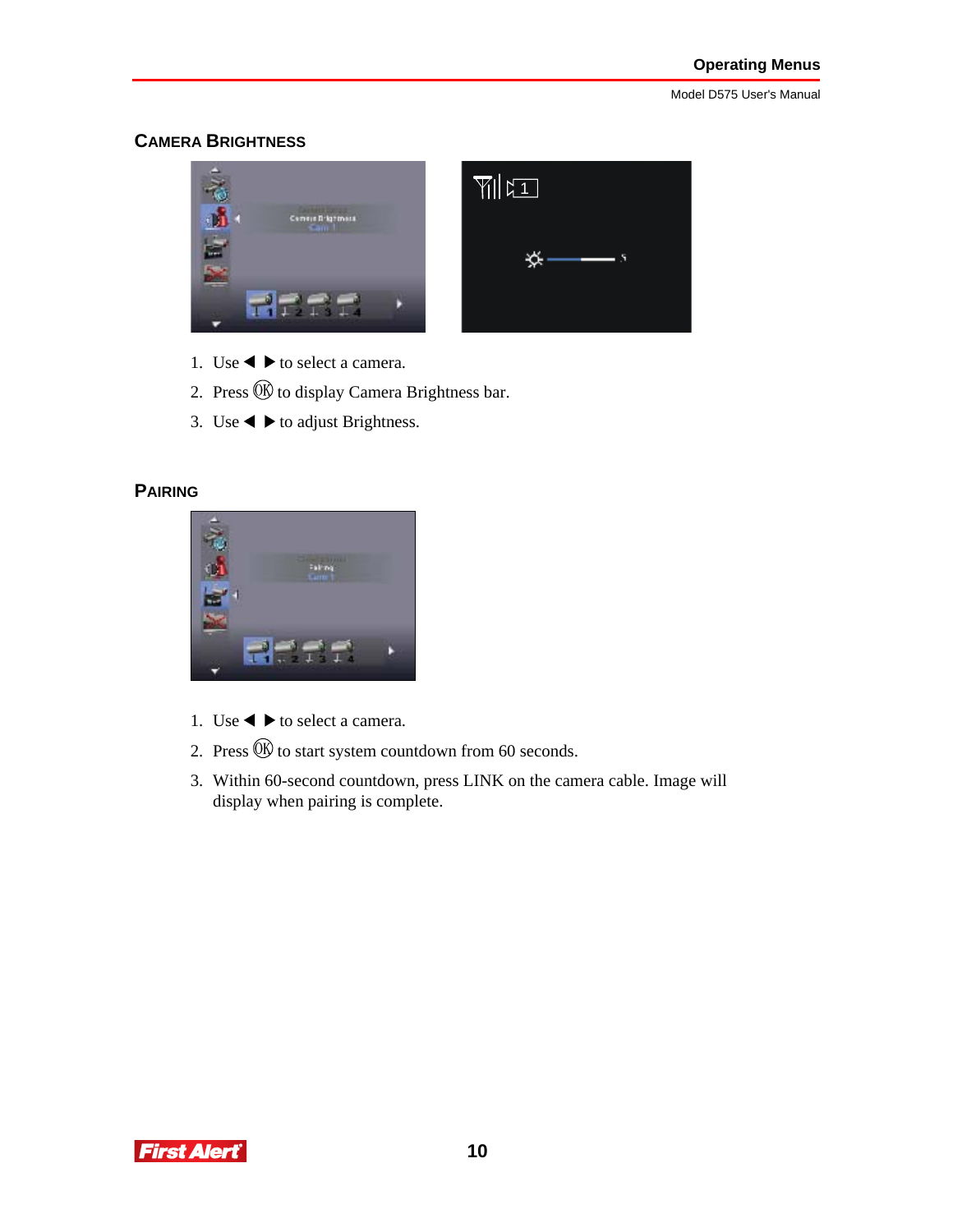#### **Operating Menus**

Model D575 User's Manual

#### **RESOLUTION**



- 1. Use  $\blacktriangleleft \blacktriangleright$  to select Resolution between 640x480 and 320x240.
- 2. Press  $\circledR$  to confirm.

Resolution will affect recording file size. System can support longer recording time for QVGA resolution and low image quality.

## **RECORDER SETUP**

Access the Recorder Setup menu from the Main Menu. Use this menu to set the alarm and motion detection record periods, and to overwrite the SD card.



Alarm Period Motion Detection

#### **ALARM PERIOD**



- 1. Use  $\blacktriangleleft \blacktriangleright$  to select a different Alarm Period for motion detection: OFF, 5 sec, 10 sec, or 15 sec. (Default setting is 5 sec.)
- 2. Press  $\circledR$  to confirm.

 $\triangle$  Press any button to mute when motion detection alarm is activated.

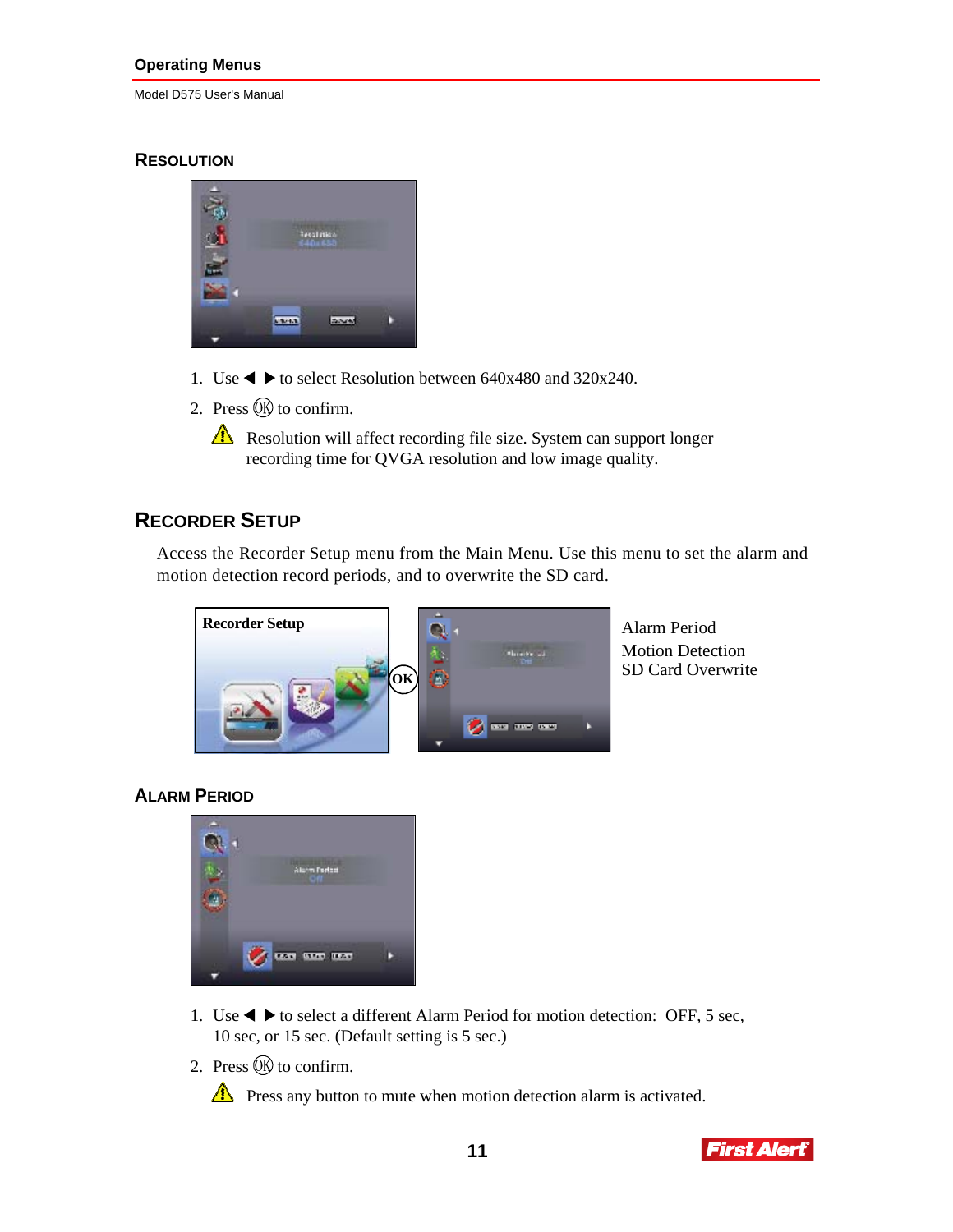#### **MOTION DETECTION RECORD PERIOD**



- 1. Use  $\blacktriangleleft \blacktriangleright$  to select a different Motion Detection Record Period: OFF, 5 sec, 10 sec, or 15 sec. (Default setting is 5 sec.)
- 2. Press  $\overline{\circledR}$  to confirm.

 $\triangle$  Motion detection will be disabled for 5 seconds after motion detection recording or alarm stops.

#### **SD CARD OVERWRITE**



- 1. Use  $\blacktriangleleft \blacktriangleright$  to select ON/OFF. (Default setting is ON.)
- 2. Press  $\overline{00}$  to save and exit.
	- Newly recorded file will overwrite original files when SD card memory is full. SD card storage room indicator on LCD flashes a red warning with 0.0G.

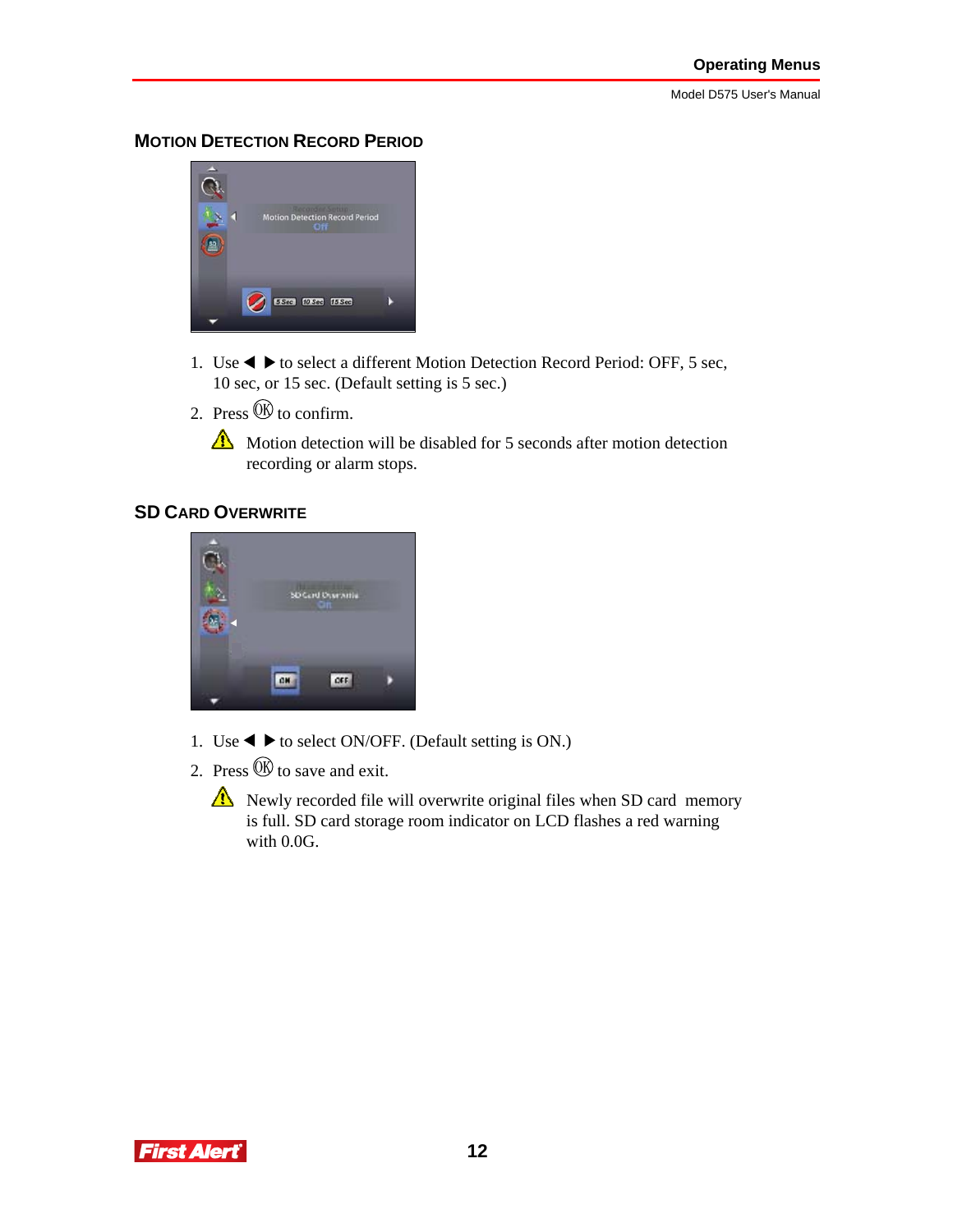#### **Operating Menus**

Model D575 User's Manual

## **EVENT LIST**

Access the Event List menu from the Main Menu.

|   |                                                                                   | <b>Event List</b> |                                                                       |  |
|---|-----------------------------------------------------------------------------------|-------------------|-----------------------------------------------------------------------|--|
|   | <b>AMTIL</b><br>(4346 y.170)<br>x346y210<br>k144 y 250<br>x386 x290<br>K140 y.130 |                   | x.376 y.170<br>x376y210<br>s.176 y 250<br>s.176 y 296<br>ja.176 y.330 |  |
| ь |                                                                                   |                   |                                                                       |  |

#### **Play Mode**

- 1. Press  $\overline{\circledR}$  to enter Record Folder.
- 2. Continue to press  $\overline{\mathbb{O}Q}$  to Play/Pause file.
- 3. Press  $\triangle$  to fast forward (2x, 4x, 8x, 16x); press  $\nabla$  to fast reverse (2x, 4x, 8x); press MENU to Stop/Exit.
- 4. Press  $\triangleright$  or  $\triangleleft$  to adjust playback volume.
- 5. Press  $\blacksquare$  to Play/Pause or  $\overset{\frown}{\mathbb{B}}$ .
- 6. Press MENU once to stop; twice to return to Event List; four time to return to Menu.

#### **Event List**

- 1. Press DEL on remote control to enter deletion mode.
- 2. Use  $\blacktriangleleft \blacktriangleright$  to delete the selected file or delete all files.
- 3. Press  $\overline{\circledR}$  and select  $\overline{\circlearrowright}$  green button to delete or red button to exit without deleting.
- 4. Press  $\overline{00}$  to delete or exit.

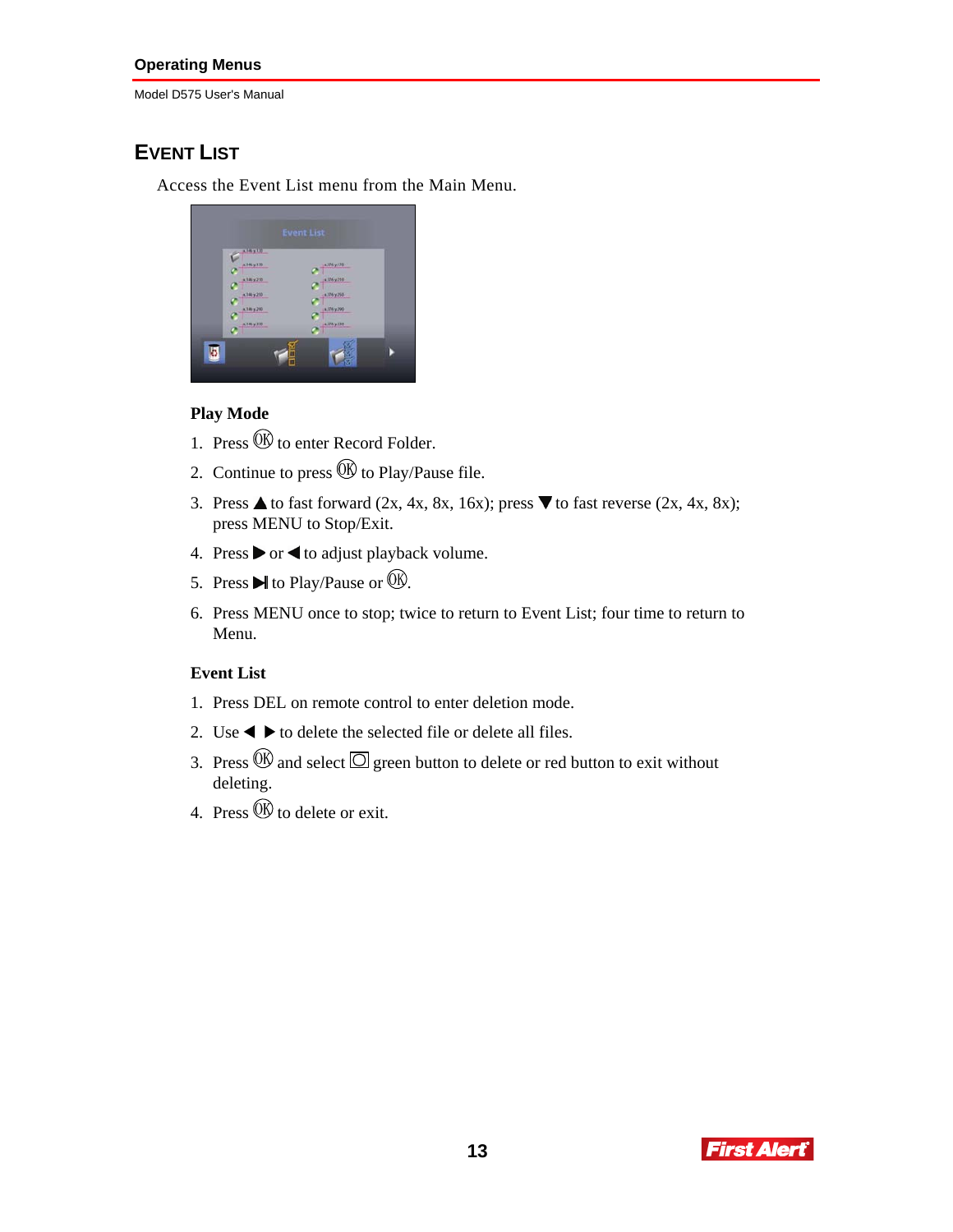## **SYSTEM SETUP**

Access the System Setup menu from the Main Menu. Use this menu to select quad display, scan period, system clock, SD card format, TV format, factory default settings, and system version.



### **QUAD DISPLAY**

| <b>HAM</b><br>m                 |    |             |  |
|---------------------------------|----|-------------|--|
|                                 |    | GLANTING W. |  |
| $\overline{25}$                 |    |             |  |
| $\mathbf{g}_\text{eq}$<br>Remar |    |             |  |
|                                 | ON | OFF         |  |
|                                 |    |             |  |

- 1. Use  $\blacktriangleleft \blacktriangleright$  to select Quad display ON/OFF.
- 2. Press  $\circledR$  to confirm the change.
- 3. Turn all available channels ON before changing to Quad mode.
- 4. To exit the Quad display, press directional keys to enter single channel.

 $\triangle$  = CAM1;  $\nabla$  = CAM2;  $\blacktriangle$  = CAM3;  $\blacktriangleright$  = CAM4

 $\triangle$  Quad mode is recommended when the system is equipped with more than 1 PIR camera. System will only record the displayed channel, not the Quad view.

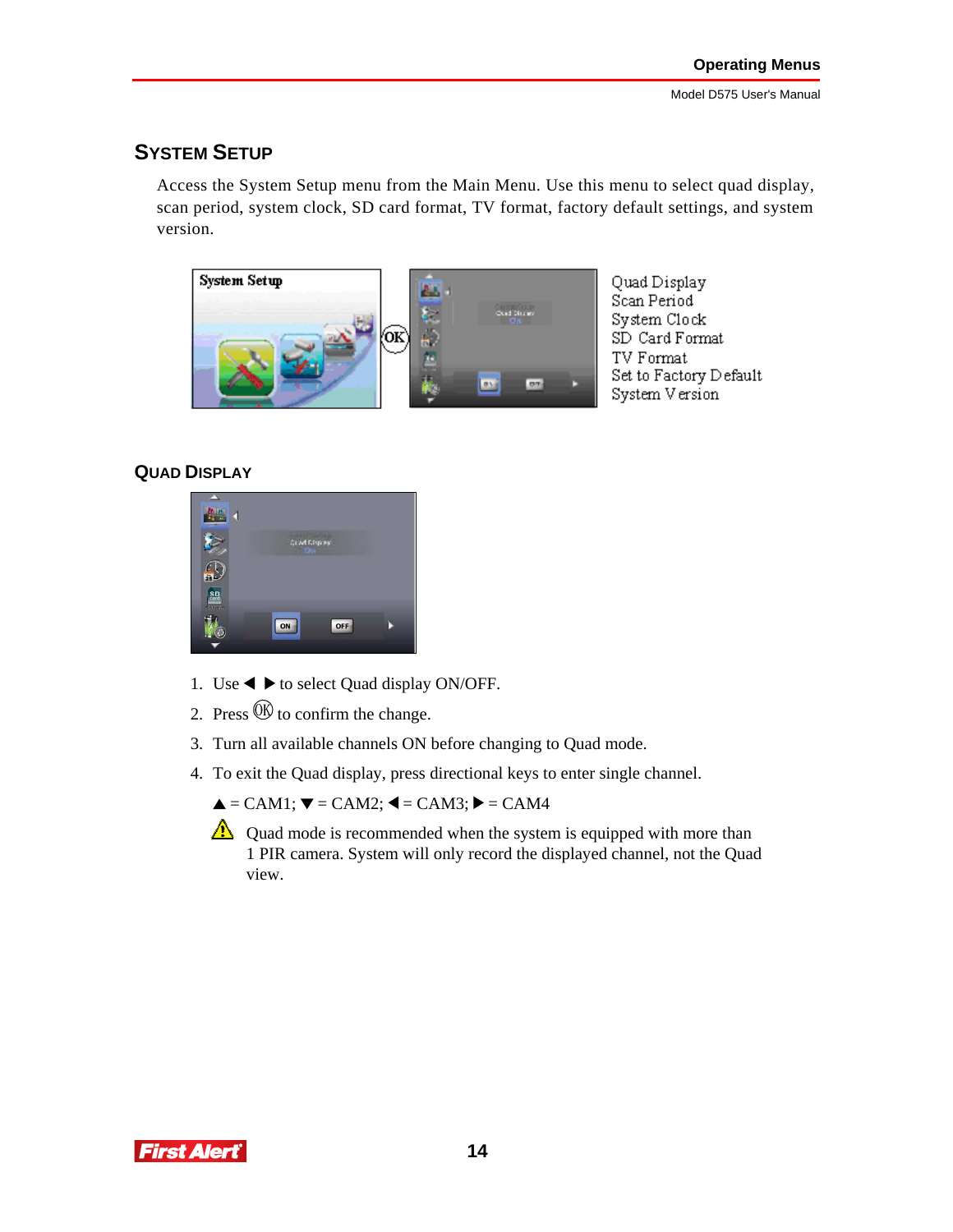#### **Operating Menus**

Model D575 User's Manual

### **SCAN PERIOD**

| <b>SurPurior</b>          |  |
|---------------------------|--|
|                           |  |
| <b>ERRIB (2005) (FRRS</b> |  |

- 1. Use  $\blacktriangleleft \blacktriangleright$  to change Scan Time interval: OFF, 5 sec, 10 sec, or 15 sec.
- 2. Press  $\overline{\mathbb{O}}$  to confirm the change.
	- This function is available for multi-camera systems. Only camera of current display can be triggered during scan time. Recommended scan time is 5 sec.
	- Scan Time turns off when CH+, CH-, or REC is selected for manual scan or record.

### **SYSTEM CLOCK**



- 1. Press  $\blacktriangleright$  to change Clock: Year, Month, Day, Hours, and Minutes.
- 2. Press  $\blacktriangle \blacktriangledown$  to change the System Clock.
- 3. Press  $\overline{00}$  to confirm the settings.

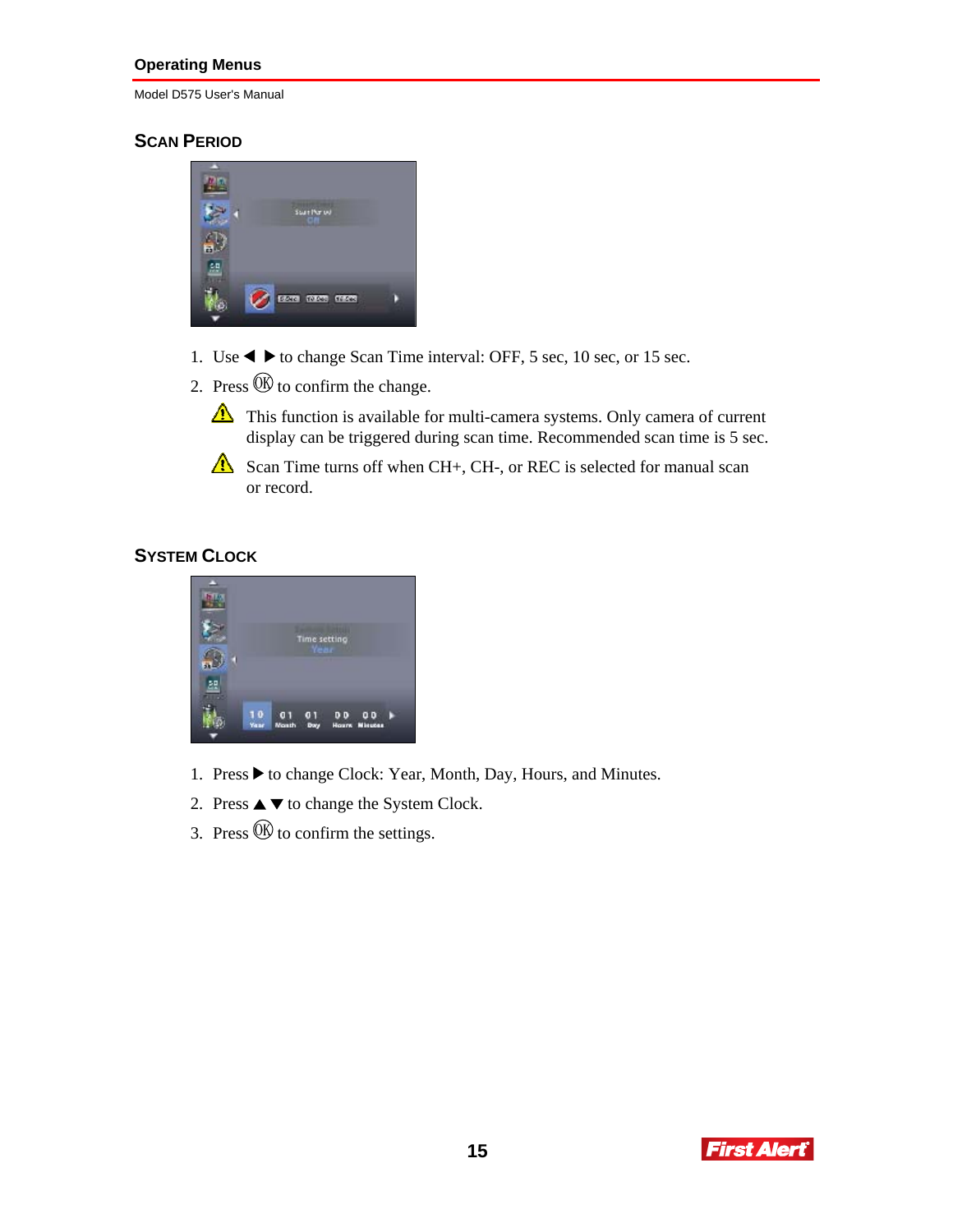#### **SD CARD FORMAT**



- 1. Press  $\overline{\textrm{CD}}$  to select SD Card Format screen.
- 2. Press  $\boxed{\text{Start}}$  and press  $\overline{\text{W}}$  to format card.
	- $\triangle$  Make sure SD card is unlocked.

For first time use, it is strongly recommended to format the SD card.

## **TV FORMAT**



1. Use  $\blacktriangleleft \blacktriangleright$  to select TV Format: NTSC or PAL. (Default is NTSC)

For use in North America, the TV format should always be set at NTSC.

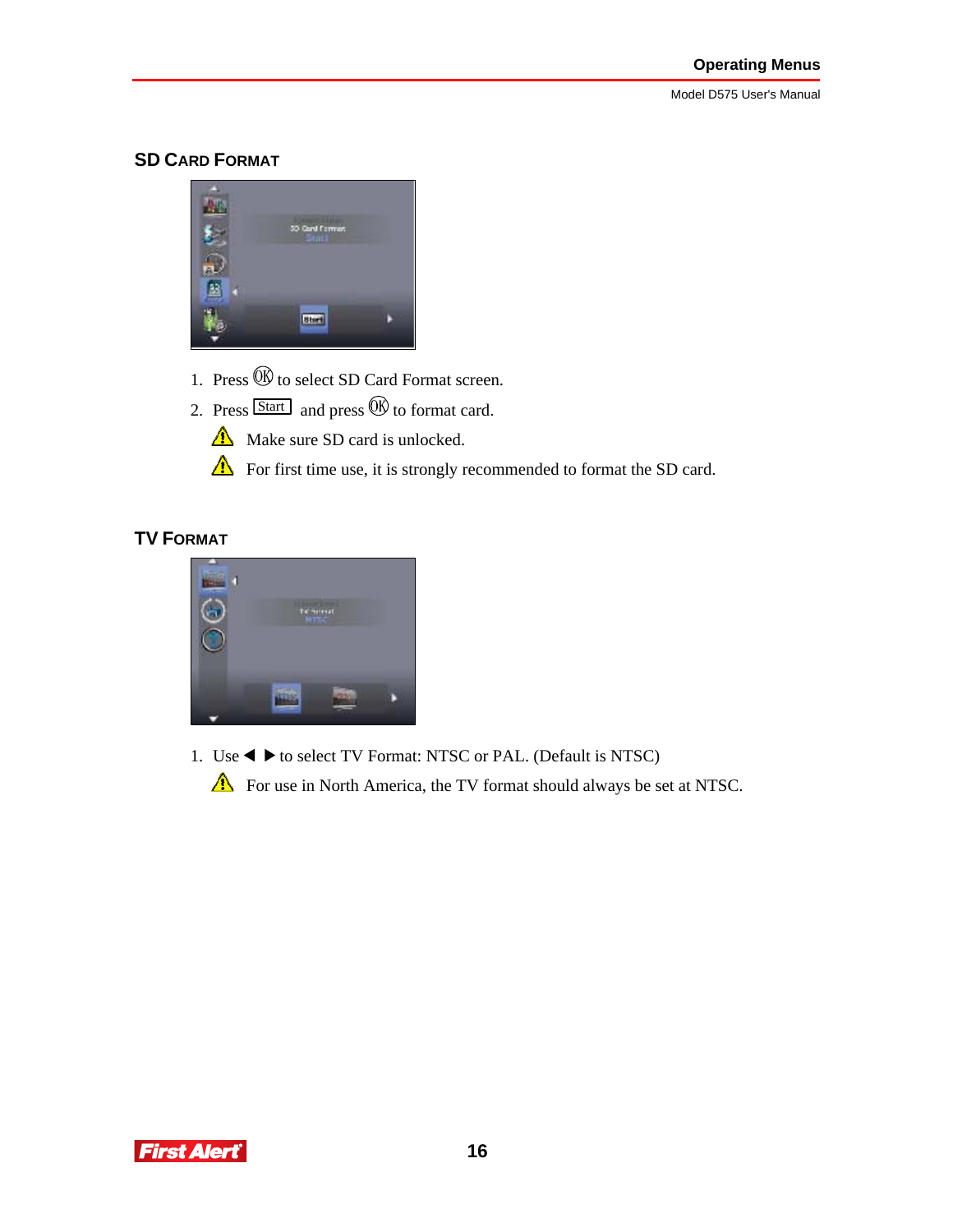## **SET TO FACTORY DEFAULT**



- 1. Press  $\overline{\mathbb{O}}$  to select Factory Default screen.
- 2. Press  $\boxed{\text{Start}}$  and press  $\textcircled{B}$  to reset the system to factory default settings.

## **SYSTEM VERSION**



- 1. Press  $\circledR$  to select System Version screen.
	- $\triangle$  For factory use only.

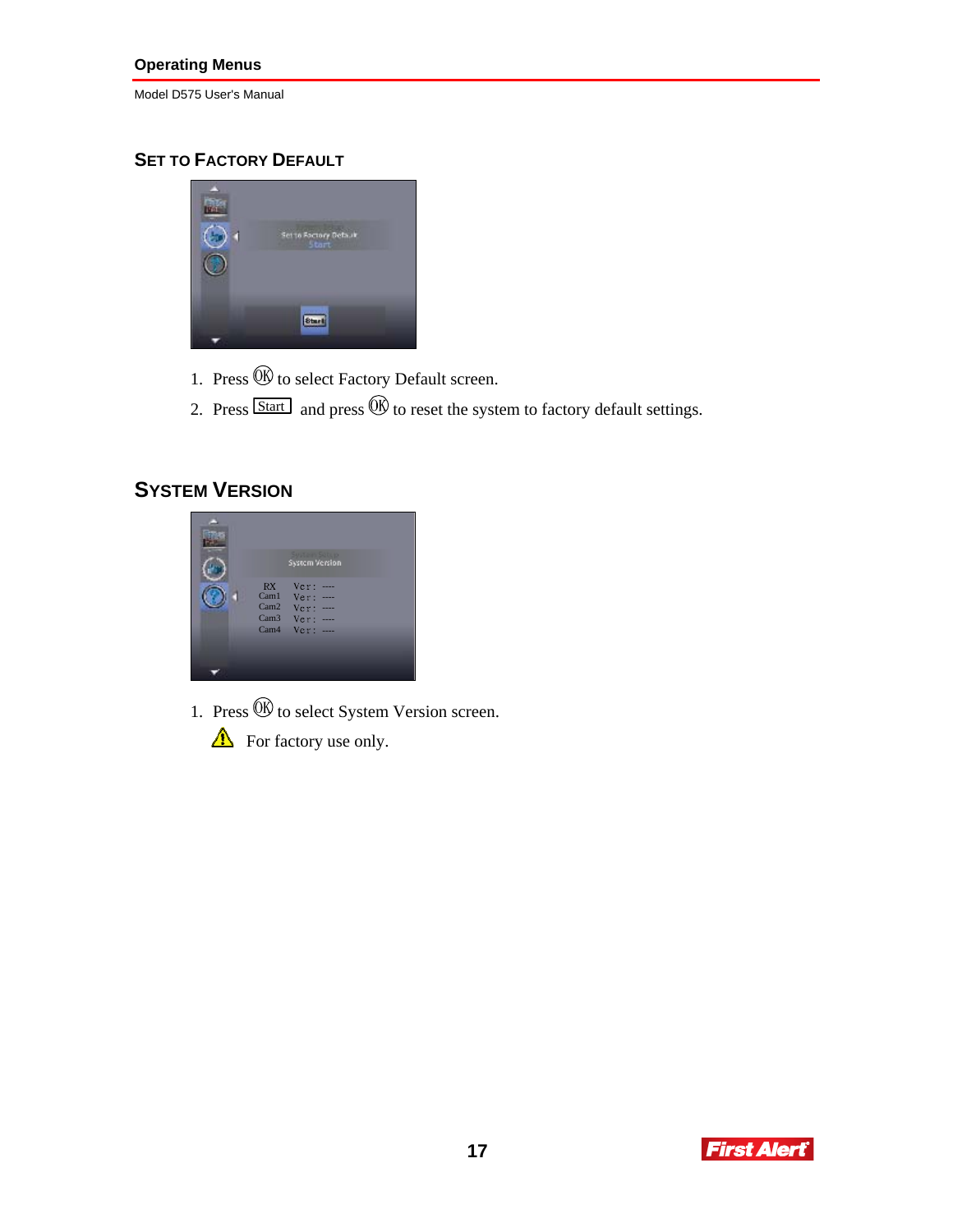

# **Troubleshooting**

| <b>Problem</b>                                        | <b>Possible Causes</b>                            | <b>Remedies</b>                                                                                                                                                                                        |
|-------------------------------------------------------|---------------------------------------------------|--------------------------------------------------------------------------------------------------------------------------------------------------------------------------------------------------------|
| <b>System message</b><br>shows "No Signal"            | No power supply to<br>camera                      | If camera power status indicator light is off,<br>check power adapter and power cable<br>connection.                                                                                                   |
|                                                       | Channel is not synched<br>up to camera            | Move the camera closer to the receiver, and<br>connect the camera to the desired channel. Go<br>to "Camera Setup" in the Menu. Use the<br>"Pairing" sub-menu to connect the camera to<br>the receiver. |
|                                                       | Service out of range                              | Move the camera closer to the receiver.                                                                                                                                                                |
|                                                       | Signal is blocked                                 | If possible, remove major obstacles in<br>between the camera and the receiver. Or,<br>relocate the camera to another location.                                                                         |
| Low or unstable<br>signal                             | Antenna direction is<br>limited                   | Adjust the camera antenna and receiver<br>position                                                                                                                                                     |
|                                                       | Signal has been blocked                           | If possible, remove major obstacles in<br>between the camera and receiver. Or, relocate<br>the camera to another location.                                                                             |
|                                                       | Strong radio signal<br>nearby                     | Keep WIFI router away from the camera<br>and/or receiver.                                                                                                                                              |
|                                                       | Strong electromagnetic<br>interference nearby     | Keep active appliances such as hair dryers,<br>heat fans, air conditioners, water pumps, or<br>microwave ovens away from the camera<br>and/or receiver.                                                |
| Channel(s)<br>disappear during<br>auto or manual scan | Scan channel(s) has been<br>turned OFF            | Go to Menu; turn $ON$ the channel(s).                                                                                                                                                                  |
| Dim or overly bright<br>image at night time           | Low light vision distance<br>is too short/too far | Adjust the camera to have the view fit the<br>ideal distance: 15 to 24 feet.                                                                                                                           |
| <b>Recording does not</b><br>work                     | No SD Card                                        | Insert SD Card.                                                                                                                                                                                        |
|                                                       | SD Card locked                                    | Unlock the SD Card.                                                                                                                                                                                    |
| <b>Motion detection</b><br>does not work              | Motion Detection record<br>time is set to OFF     | Always set Motion Detection record period to<br>5 sec, 10 sec, or 15 sec.                                                                                                                              |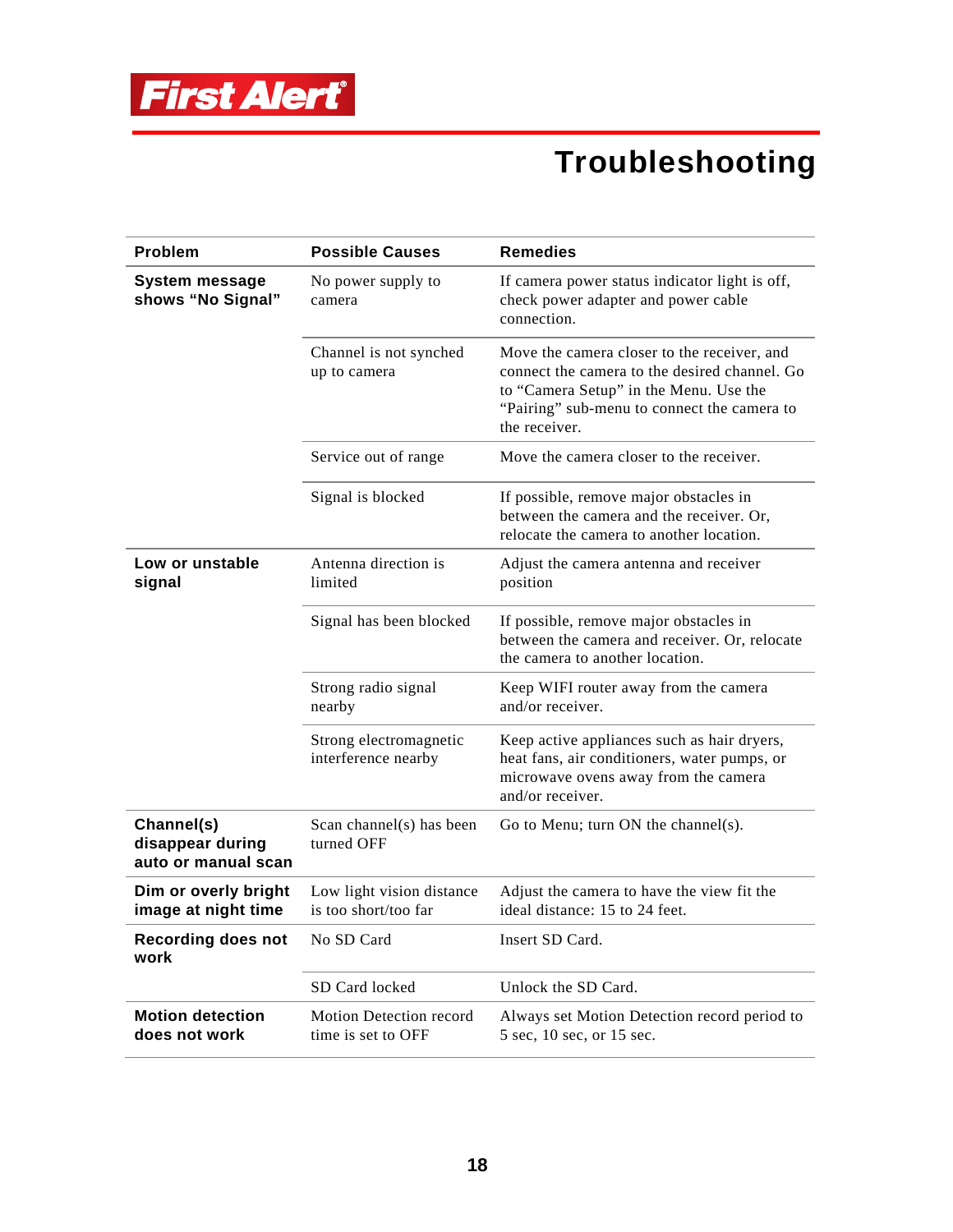### **Troubleshooting**

Model D575 User's Manual

| Audio feedback     | Camera and receiver are<br>too close | The camera has a high sensitivity<br>microphone. Keep the camera at least 10 feet<br>away from the receiver. If the camera must be<br>within 10 feet of the receiver, keep the<br>volume down. |
|--------------------|--------------------------------------|------------------------------------------------------------------------------------------------------------------------------------------------------------------------------------------------|
| Poor image quality | Interference                         | Place the camera and/or receiver antenna at a<br>new angle or readjust its position to make an<br>improvement.                                                                                 |
|                    |                                      | Remove obstacles between the camera and<br>receiver that might affect the signal (e.g.,<br>furniture, cabinets, and walls).                                                                    |
|                    |                                      | Relocate the camera closer to the receiver.                                                                                                                                                    |

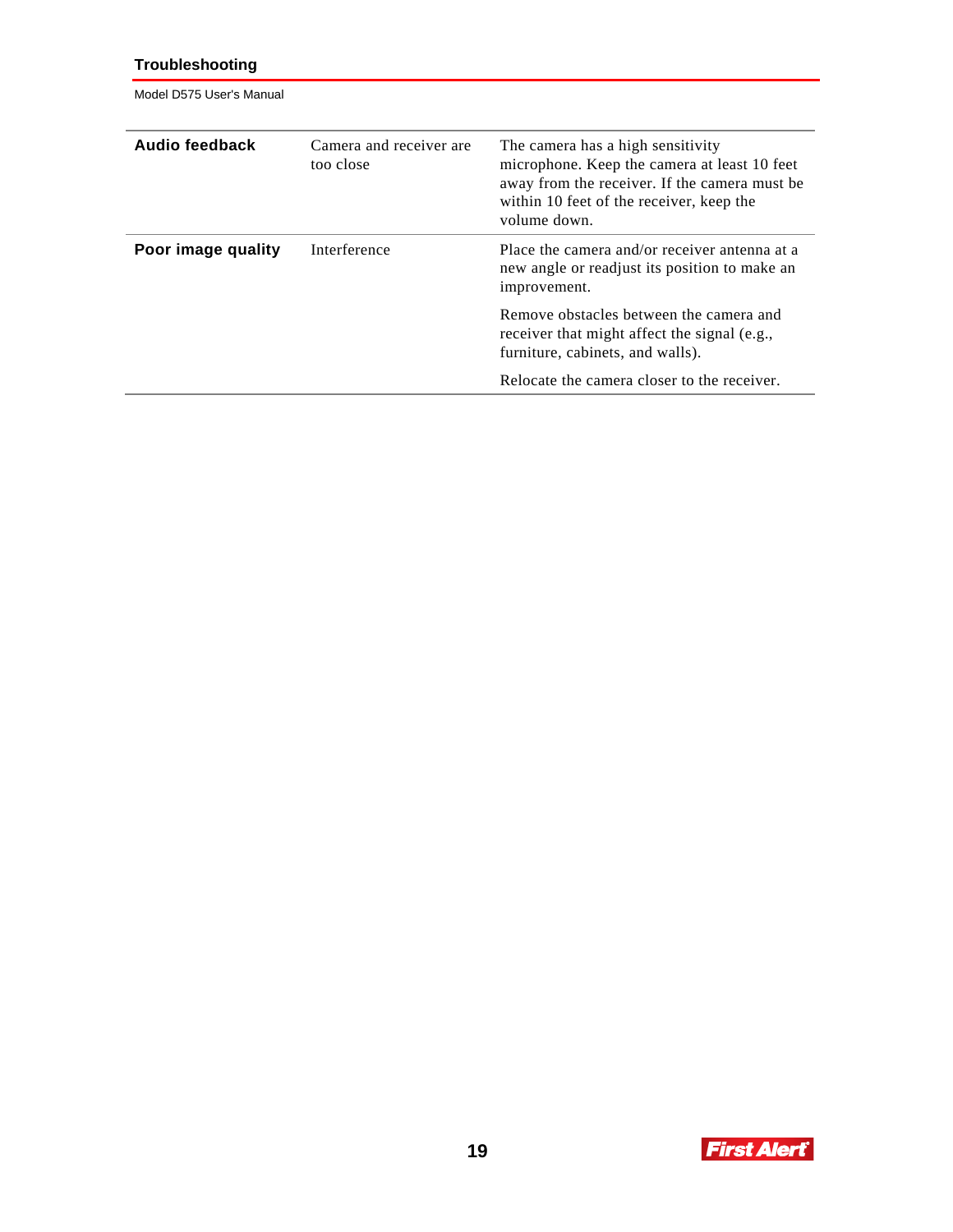

# **Technical Information**

### **GENERAL**

| <b>Operating Power</b>       | 5V                                       |
|------------------------------|------------------------------------------|
| <b>Remote Control</b>        | Included                                 |
| 4 Camera Multi-View          | Yes (additional cameras sold separately) |
| <b>Wireless Range</b>        | 750 ft                                   |
| Frequency                    | $2.4 \text{ GHz}$                        |
| <b>Transmission Channels</b> | 40                                       |

## **CAMERA**

| <b>Operating Temperature</b>   | 14°F - 122°F                |
|--------------------------------|-----------------------------|
| Indoor/Outdoor                 | <b>Both</b>                 |
| Dimensions<br>(camera & stand) | $4.7$ " x $2.8$ " x $2.7$ " |
| Image Sensor                   | <b>CMOS</b>                 |
| Viewing Angle                  | 56 degrees                  |
| Audio Range                    | $16$ ft                     |
| Color                          | Yes                         |
| Infrared LEDs                  | 27                          |
| <b>Night Vision Distance</b>   | 40 ft                       |

## **RECEIVER**

| Dimensions             | $4.1$ " x $2.9$ " x $0.7$ " |
|------------------------|-----------------------------|
| Data Storage Type      | 2GB SD Card                 |
| <b>HCSD Compatible</b> | 32GB                        |

## **STORAGE DATA MANAGEMENT**

| SD Card Capacity | 640 x 480 (VGA) | 320 x 240 (QVGA) |
|------------------|-----------------|------------------|
| 1G               | 110 Minutes     | 165 Minutes      |
| 2G               | 250 Minutes     | 350 Minutes      |
| 8G               | 1070 Minutes    | 1450 Minutes     |
| 16G              | 2170 Minutes    | 2960 Minutes     |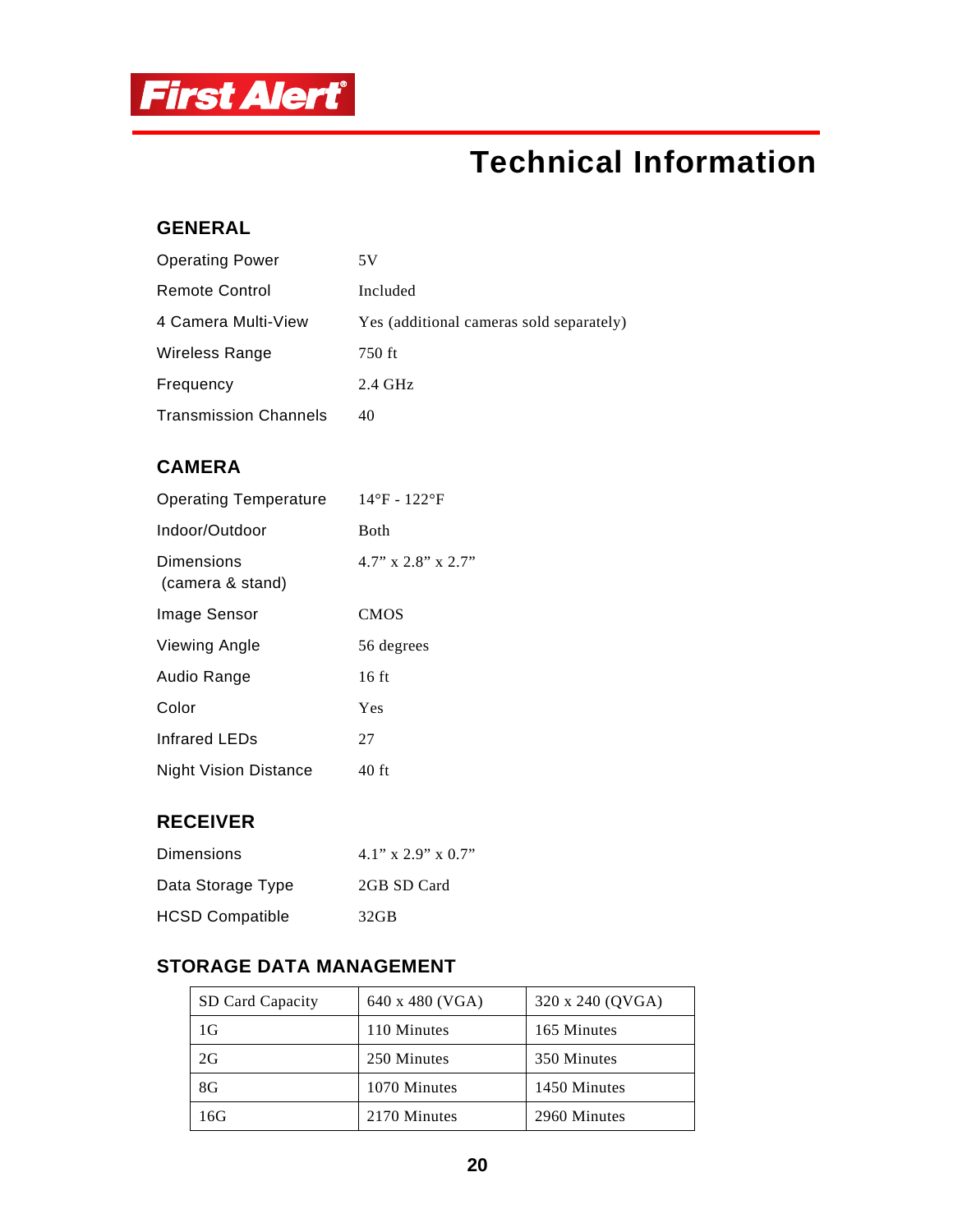

# **Warranty**

## **PRODUCT LIMITED WARRANTY**

BRK Brands, Inc., ("BRK") the maker of First Alert<sup>®</sup> brand products warrants that for a period of one year from the date of purchase (the "Warranty Period"), this product will be free from defects in material and workmanship. BRK, at its sole option, will repair or replace this product or any component of the product found to be defective during the Warranty Period. Replacement or repair will be made with a new or remanufactured product or component. If the product is no longer available, replacement may be made with a similar product of equal or greater value. This is your exclusive warranty.

This warranty is valid for the original retail purchaser only from the date of initial retail purchase and is not transferable. In order to obtain warranty service, you must keep the original sales receipt and proof of purchase in the form of the UPC code from the package. BRK dealers, service centers, or retail stores selling BRK products do not have the right to alter, modify or any way change the terms and conditions of this warranty.

## **WARRANTY EXCLUSIONS**

Parts and Labor: 1 year limited (warranted parts do not include bulbs, LEDs, and batteries)

This warranty does not apply to bulbs, LEDs, and batteries supplied with or forming part of the product.

This warranty is invalidated if non- BRK accessories are or have been used in or in connection with the product or in any modification or repair is made to the product.

This warranty does not apply to defects or damages arising by use of the product in other than normal (including normal atmospheric, moisture and humidity) conditions or by installation or use of the product other than in strict accordance with the instructions contained in the product owner's manual.

This warranty does not apply to defects in or damages to the product caused by (i) negligent use of the product, (ii) misuse, abuse, neglect, alteration, repair or improper installation of the product, (iii) electrical short circuits or transients, (iv) usage not in accordance with product installation, (v) use of replacement parts not supplied by BRK, (vi) improper product maintenance, or (vii) accident, fire, flood or other Acts of God.

This warranty does not cover the performance or functionality of any computer software included in the package with the product. BRK makes no warranty that the software provided with the product will function without interruption or otherwise be free of anomalies, errors, or "Bugs." This warranty does not cover any costs relating to removal or replacement of any product or software installed on your computer.

BRK reserves the right to make changes in design or to make additions to or improvements in its products without incurring any obligations to modify any product which has already been manufactured. BRK will make every effort to provide updates and fixes to its